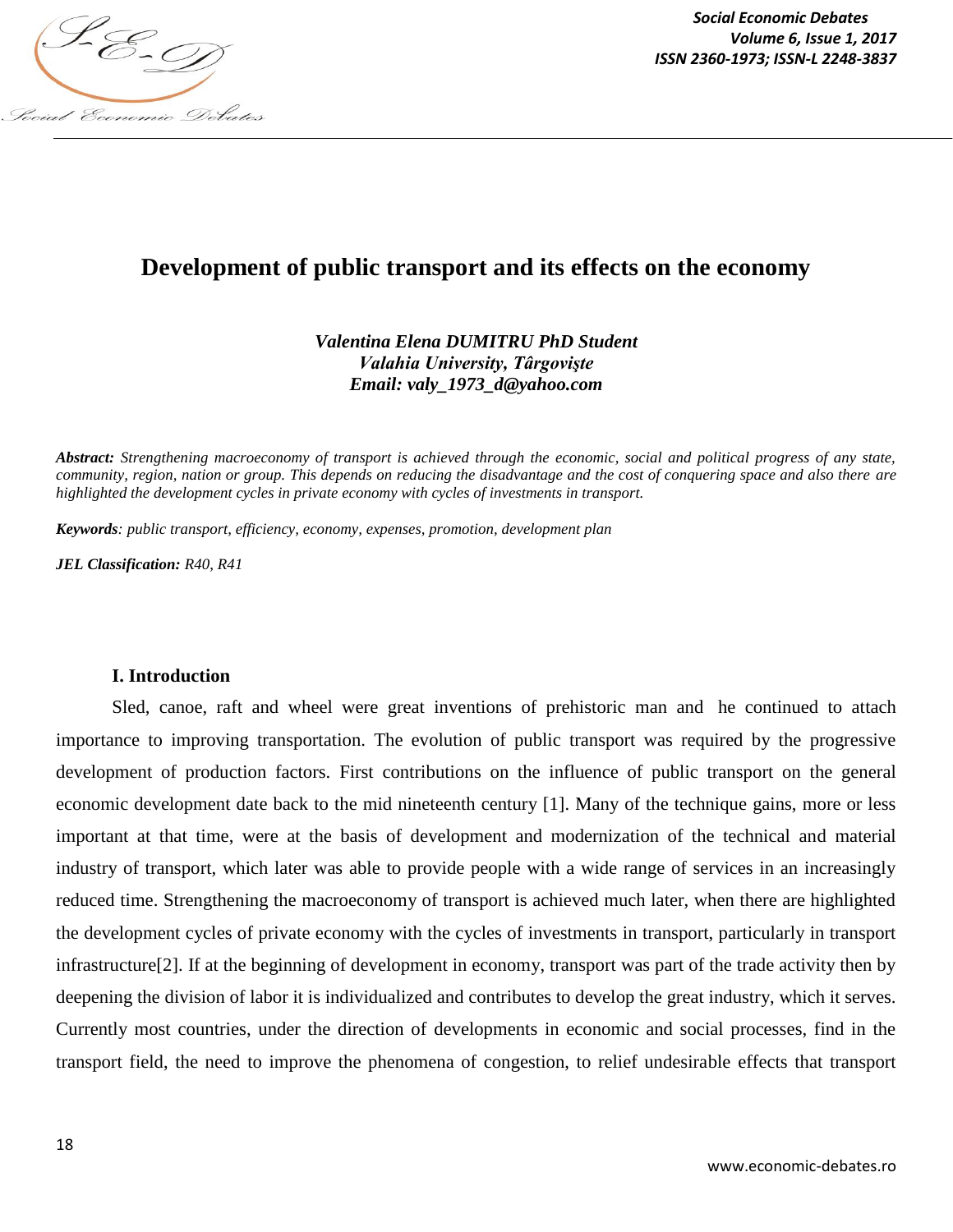

generates about ecology, to develop coordinated services and logistic systems providing the service necessary for society at an as low as possible cost [3].

## **II. Economic efficiency of public transport**

The traditional approach has two big disadvantages in transport policy and planning. First it generates more transport and therefore provides only short-term and unsustainable solutions. Secondly, it ignores the negative aspects of increasing transport activities, such as air pollution, climate change, noise, road accidents etc. In European cities, the negative impact of traffic causes an economic damage worth 100 billion each year, corresponding to about 1% of the EU GDP [4]. The social need for mobility has been misunderstood as being equivalent to improvement of infrastructure for automobiles. The urban sprawl makes public transport or alternatives to private car become less viable, creating a vicious circle.

A sustainable transport system is one that:

- $\checkmark$  allows individuals, companies and society to satisfy their basic mobility needs in a way that preserves human health and ecosystems, and promotes equity within and between successive generations;
- $\checkmark$  is accessible, efficient, offers a wide range of transport modes and supports a competitive economy and balanced regional development;
- $\checkmark$  limits pollutant emissions and waste within the carrying capacity of the planet to absorb them, uses renewable resources at or below their level of generating and uses renewable resources at or below the levels of development from renewable substitutes, while minimizing the impact on land use and noise generation .

Energy savings of around 400-500 kg fuel per inhabitant annually can be made in cities with a high modal share of public transport, compared with cities relying mainly on private cars. On the contrary, in cities where the public transport proportion has decreased, such as Eastern European cities, Glasgow or Brussels, energy consumption increased. Energy efficient cities have a high proportion of pedestrian transport, bicycle or public transport [5].

Expenses related to investment and operational costs for various means of public transport are shown in Figures 2.1. and 2.2. It is noticed that the costs for the acquisition of a tram are 5 times higher than the ones for a trolley, and a subway costs 2 times more than a tram. Also, metro and tram have the highest operational expenses. For this reason these means of transport are economically effective only in case of a high volume of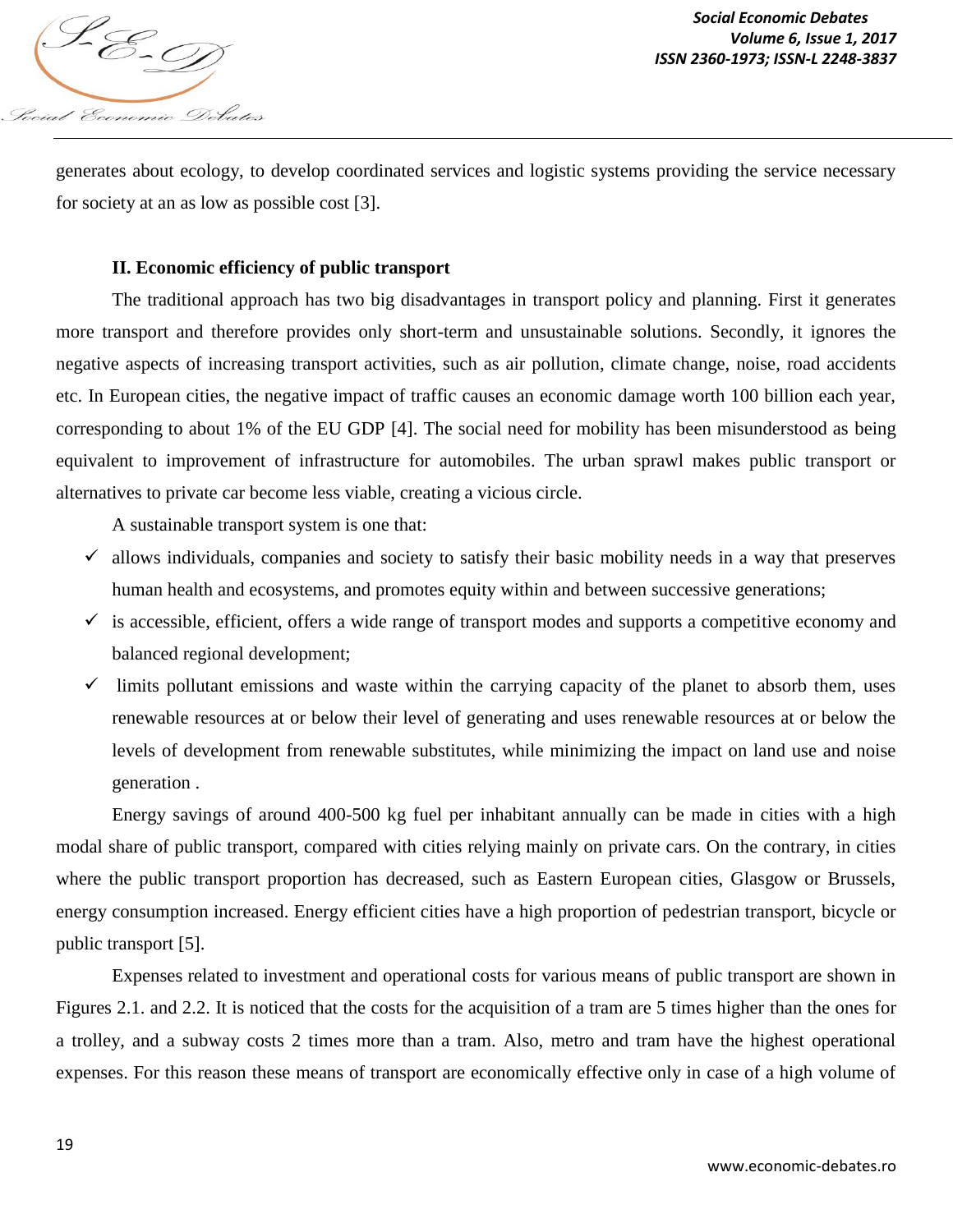

passengers. The investment must be justified by an intensive use of the mean of transport and by a long period of using the vehicles [6].



Figure 2.1: Expenses related to investment for diesel buses, trolleybuses, trams and subway

Source: Schuchmann, A., New Horizons for Urban Traffic. Innovative Electric Bus Transit Systems, Session 6a: Energy and power supply. What do electric systems cost, Power Point presentation, 2013



Figure 2.2: Operational expenditures for diesel buses, trolleybuses, trams and subway

Source: Schuchmann, A., New Horizons for Urban Traffic. Innovative Electric Bus Transit Systems, Session 6a: Energy and power supply. What do electric systems cost? Power Point presentation, 2013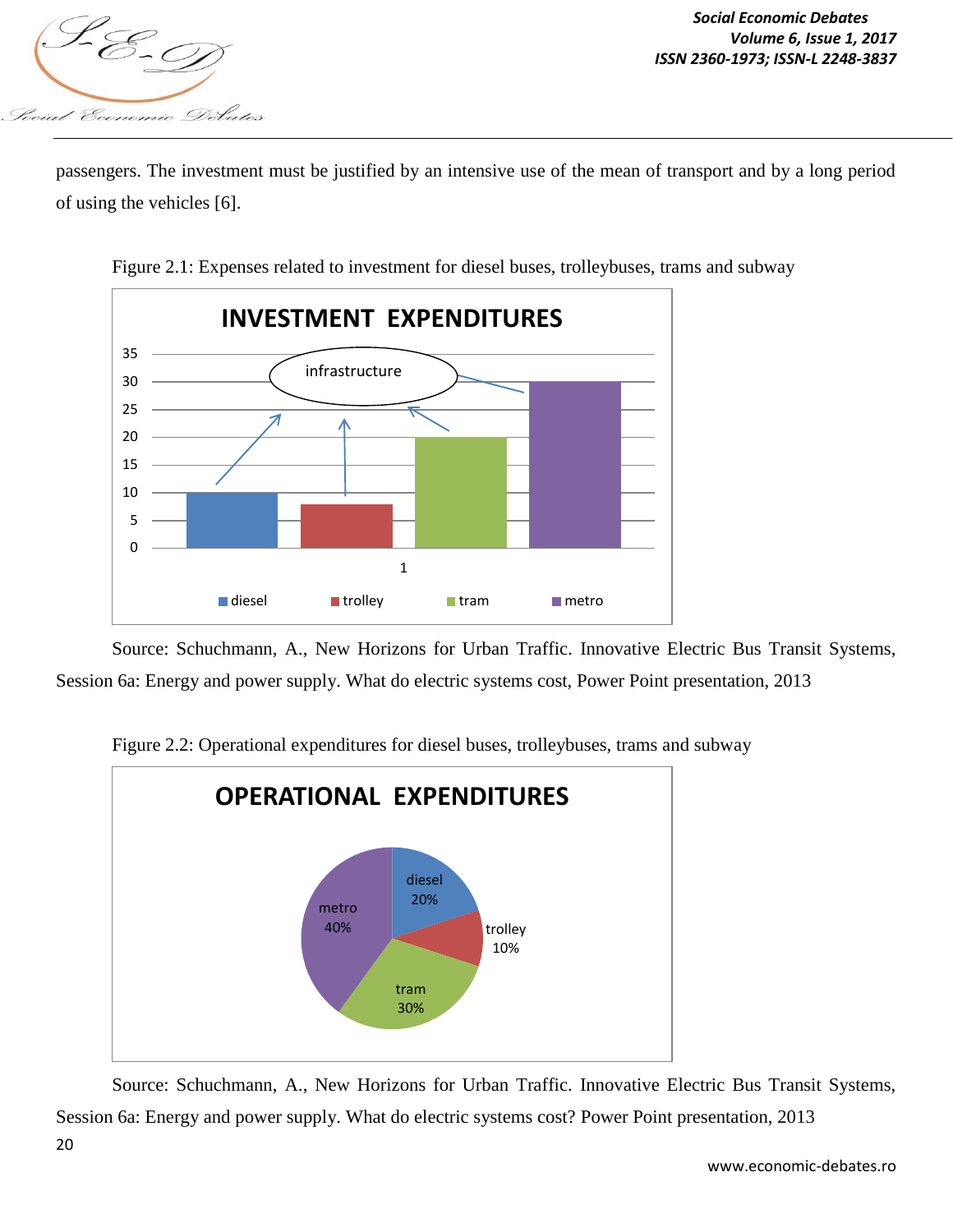

*Social Economic Debates Volume 6, Issue 1, 2017*

In the figure 2.3. we will present annual expenditure during the entire lifecycle of a diesel bus and a trolley. It should be noted that throughout the life of the vehicle, even though the initial investment for a trolley is higher compared to a diesel bus, annual operating costs subsequently occurred are lower. Life time, energy costs in the country and usage have a strong impact.





Source: Schuchmann, A., New Horizons for Urban Traffic. Innovative Electric Bus Transit Systems, Session 6a: Energy and power supply. What do electric systems cost, Power Point presentation, 2013

#### **III. The development plan for the public urban passenger transport**

Passenger transport service planning is a cyclical and progressive process; the qualitative objectives are an expression of long-term goals. The qualitative objectives often describe a vision. To ensure that the assessment of what has been achieved is clear it is necessary to identify indicators - relevant quantitative values that enable measurement, calculation or at least description in concrete terms of the extent to which targets have been individually met [7]. Indicators are key figures for specific, important aspects of the quality objectives.

In order to implement a development plan the following objectives of public transport are essential:

 $\triangleright$  Promoting public transport: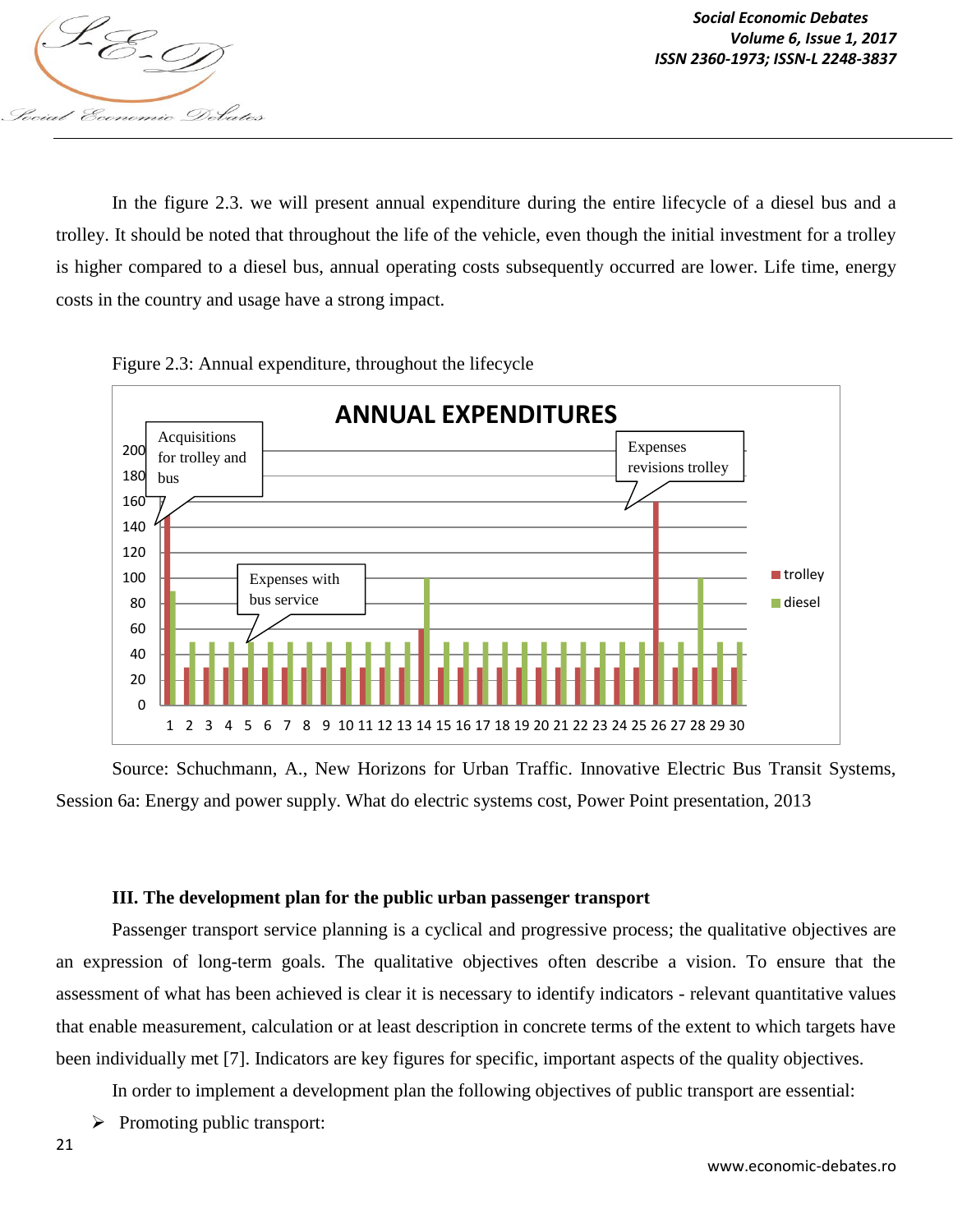

- Availability of public transport in the municipality and in the urban region in terms of space and time;
- The competitiveness of public transport compared to private transport vehicles;
- Accessible and appropriately designed public transport stations;
- Environmentally friendly public transport;
- $\triangleright$  Protecting and promoting walk:
- Dense and well-appointed network of sidewalks;
- Quality of public spaces;
- Safe, walking favorable environment;
- $\triangleright$  Protecting and promoting cycling:
- Dense and well-appointed network of bike tracks;
- Providing that most of the targets of interest in the city can be accessible for bikes;
- Friendly environment for cycling;
- $\triangleright$  Health protection and conservation of resources:
- Eliminating health risks and sleep disorders caused by traffic noise;
- Eliminating health risks caused by air pollutants;
- Eliminating injuries caused by traffic accidents;
- Limiting the expansion of land supply for public transport to the minimum required;
- Economic energy consumption and increasing the proportion of energy coming from renewable sources.

Indicators are needed to evaluate the mobility and development of transport, but require a differentiated use and, in many cases, an additional interpretation. They are intended to indicate the status, to illustrate the progress (or possible outages and failures) and to indicate advances or setbacks on the road to sustainable development.

Indicators developed within a plan for the development of public transport can be classified into three types:

- $\triangleright$  Quantifiable indicators oriented towards measures;
- $\triangleright$  Quantifiable indicators oriented towards impact;
- $\triangleright$  Non-quantifiable indicators oriented towards actions and projects.

Assessing the performance of urban public transport is analyzed by the following performance indicators of the system: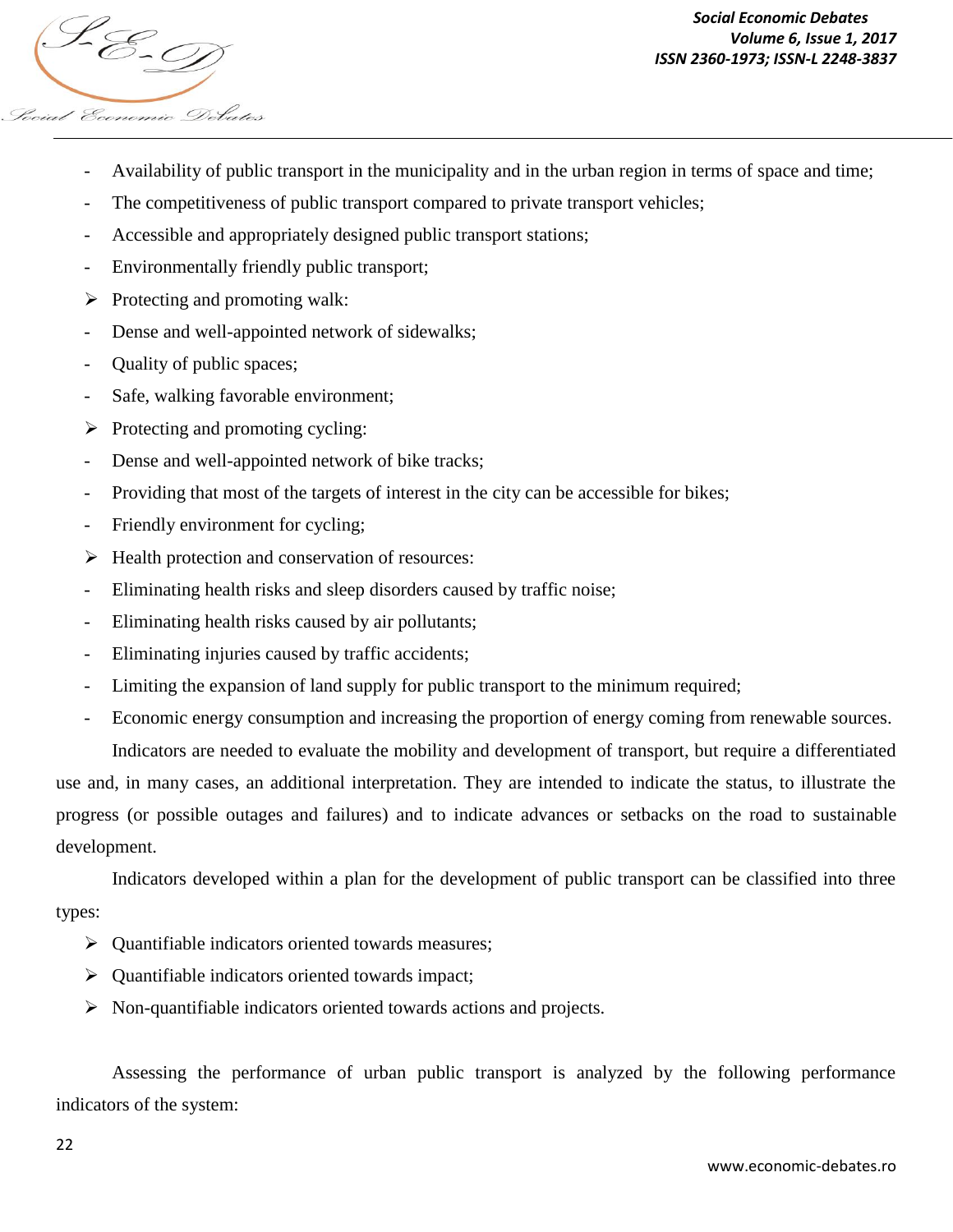

- $\checkmark$  The volume of passengers carried. A key indicator of productivity is the number of passengers transported depending on the number passengers transported daily by the means of transport;
- $\checkmark$  The use of vehicle fleet. The percentage of the fleet that can be put into circulation every day shows efficiency of supply and maintenance as well as the efficiency of the available personnel.

The quality indicators of the passenger transport service are:

- $\triangleright$  Reliability;
- $\triangleright$  Safety;
- $\triangleright$  Waiting time;
- $\triangleright$  Distances traveled by passengers to transport stations;
- $\triangleright$  Duration of travel:
- $\triangleright$  Interconnection between lines and services;
- $\triangleright$  Costs of travel.

Within a statistical survey, public transport users found that the most important factors influencing the quality of the transport system are reliability (70% of respondents considered it very important), availability of seating positions (64%), safety (60 %), personal safety (50%), walking and waiting time. These factors come long before the cost (20%) and the total length of travel (also 20% of respondents) [8].

#### **IV. Conclusion**

The economic, social and political progress of any state, community, region, nation or group depends on reducing the disadvantage and cost of conquering space. Please note that all activities of the contemporary man are related to transport. Strengthening transport macroeconomics was achieved through the cyclical development of the private economy with cycles of investments in transport, especially in the infrastructures of trasport. In European cities, the negative impact of traffic causes economic damage worth 100 billion each year, corresponding to about 1% of the EU GDP. Such immense damage to the economy, people and the environment are partly due to decades of misunderstanding the concept of mobility - and the transport policy arising from it. The social need for mobility has been misunderstood as equivalent to improvement of infrastructure for automobiles. Urban sprawl makes public transport or alternatives to private car become less viable, creating a vicious circle.